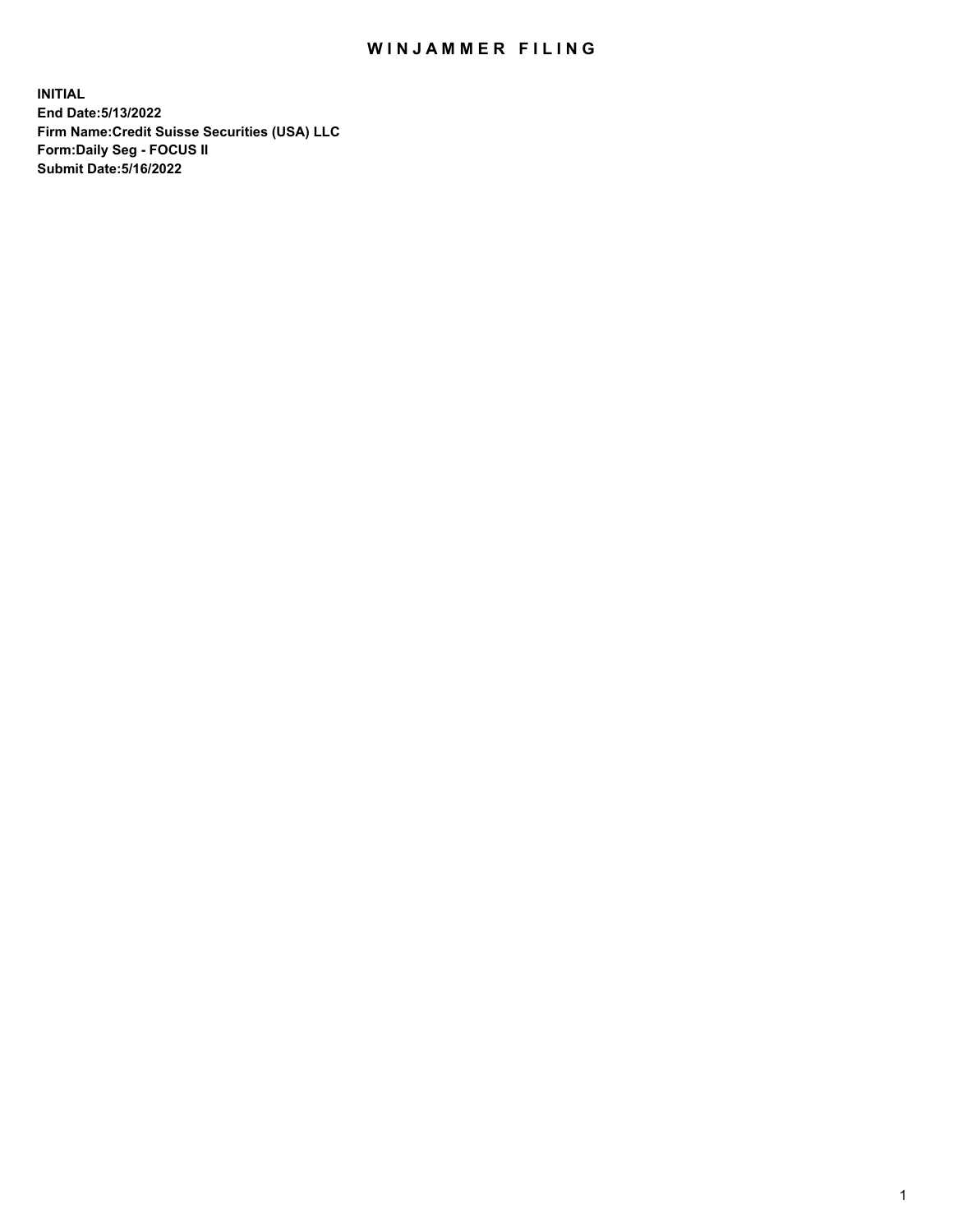**INITIAL End Date:5/13/2022** 

## **Firm Name:Credit Suisse Securities (USA) LLC Form:Daily Seg - FOCUS II Submit Date:5/16/2022**

#### **Daily Segregation - Cover Page**

| Name of Company                                                                                                                                                                                                                                                                                                                  | <b>Credit Suisse Securities (USA)</b><br><b>LLC</b>                   |
|----------------------------------------------------------------------------------------------------------------------------------------------------------------------------------------------------------------------------------------------------------------------------------------------------------------------------------|-----------------------------------------------------------------------|
| <b>Contact Name</b>                                                                                                                                                                                                                                                                                                              | <b>Alexander Baptiste</b>                                             |
| <b>Contact Phone Number</b>                                                                                                                                                                                                                                                                                                      | 919-994-6223                                                          |
| <b>Contact Email Address</b>                                                                                                                                                                                                                                                                                                     | alexander.baptiste@credit-suiss<br>e.com                              |
| FCM's Customer Segregated Funds Residual Interest Target (choose one):<br>a. Minimum dollar amount: ; or<br>b. Minimum percentage of customer segregated funds required:% ; or<br>c. Dollar amount range between: and; or<br>d. Percentage range of customer segregated funds required between: % and %.                         | $\frac{0}{5}$<br>$\underline{0} \underline{0}$<br>0 <sub>0</sub>      |
| FCM's Customer Secured Amount Funds Residual Interest Target (choose one):<br>a. Minimum dollar amount: ; or<br>b. Minimum percentage of customer secured funds required:%; or<br>c. Dollar amount range between: and; or<br>d. Percentage range of customer secured funds required between:% and%.                              | $\frac{0}{5}$<br>$\underline{0}$<br>$\underline{0}$<br>0 <sub>0</sub> |
| FCM's Cleared Swaps Customer Collateral Residual Interest Target (choose one):<br>a. Minimum dollar amount: ; or<br>b. Minimum percentage of cleared swaps customer collateral required:% ; or<br>c. Dollar amount range between: and; or<br>d. Percentage range of cleared swaps customer collateral required between: % and %. | $\frac{0}{5}$<br>0 <sub>0</sub><br>0 <sub>0</sub>                     |

Attach supporting documents CH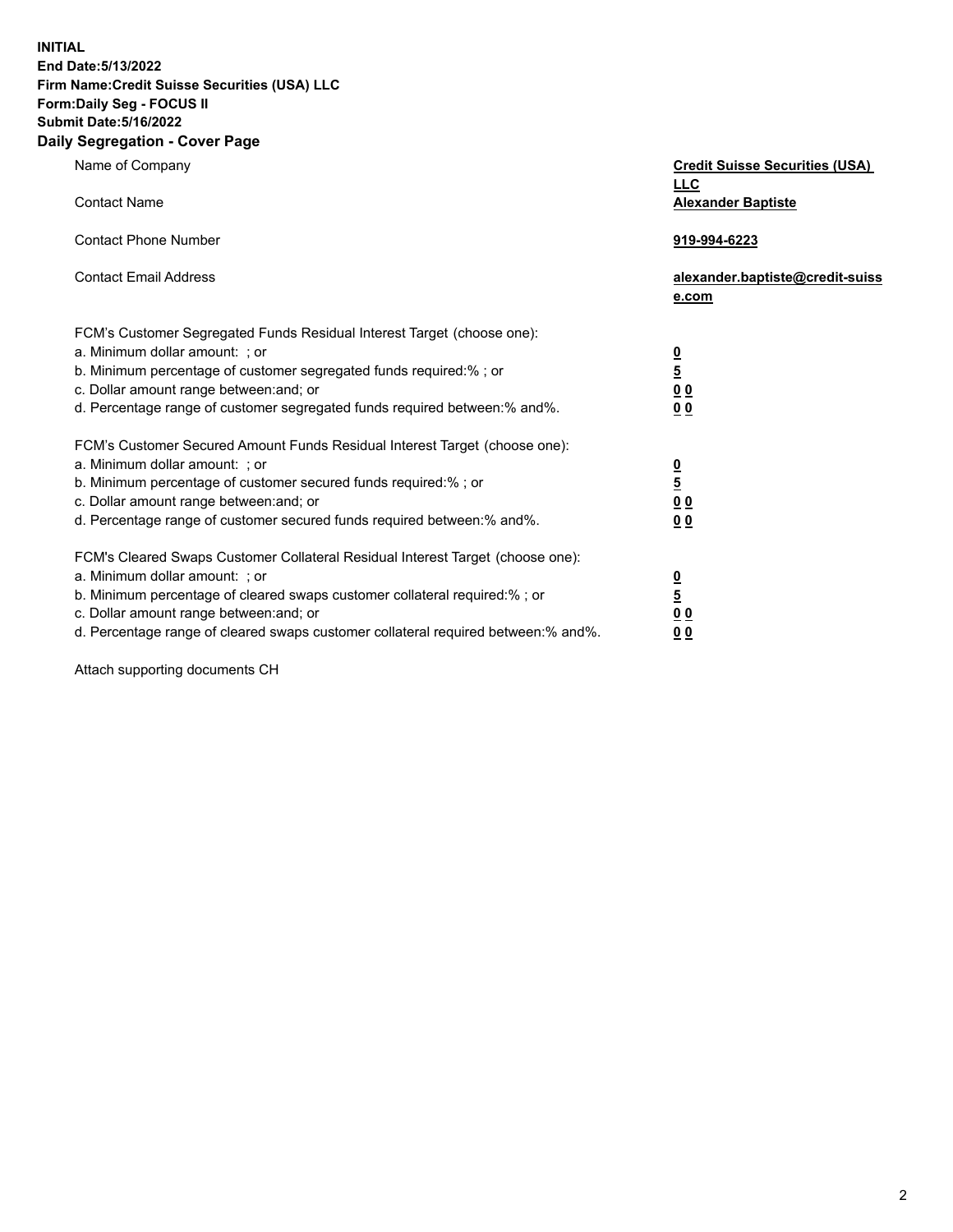#### **INITIAL End Date:5/13/2022 Firm Name:Credit Suisse Securities (USA) LLC Form:Daily Seg - FOCUS II Submit Date:5/16/2022**

### **Daily Segregation - Secured Amounts**

|     | Foreign Futures and Foreign Options Secured Amounts                                         |                                |
|-----|---------------------------------------------------------------------------------------------|--------------------------------|
|     | Amount required to be set aside pursuant to law, rule or regulation of a foreign            | $0$ [7305]                     |
|     | government or a rule of a self-regulatory organization authorized thereunder                |                                |
| 1.  | Net ledger balance - Foreign Futures and Foreign Option Trading - All Customers             |                                |
|     | A. Cash                                                                                     | 2,666,388,376 [7315]           |
|     | B. Securities (at market)                                                                   | 16,521,961 [7317]              |
| 2.  | Net unrealized profit (loss) in open futures contracts traded on a foreign board of trade   | -1,506,171,052 [7325]          |
| 3.  | Exchange traded options                                                                     |                                |
|     | a. Market value of open option contracts purchased on a foreign board of trade              | 124 [7335]                     |
|     | b. Market value of open contracts granted (sold) on a foreign board of trade                | $0$ [7337]                     |
| 4.  | Net equity (deficit) (add lines 1. 2. and 3.)                                               | 1,176,739,409 [7345]           |
| 5.  | Account liquidating to a deficit and account with a debit balances - gross amount           | 2,233,654 [7351]               |
|     | Less: amount offset by customer owned securities                                            | -2,233,654 [7352] 0 [7354]     |
| 6.  | Amount required to be set aside as the secured amount - Net Liquidating Equity              | 1,176,739,409 [7355]           |
|     | Method (add lines 4 and 5)                                                                  |                                |
| 7.  | Greater of amount required to be set aside pursuant to foreign jurisdiction (above) or line | 1,176,739,408 [7360]           |
|     | 6.                                                                                          |                                |
|     | FUNDS DEPOSITED IN SEPARATE REGULATION 30.7 ACCOUNTS                                        |                                |
| 1.  | Cash in banks                                                                               |                                |
|     | A. Banks located in the United States                                                       | 109,786,223 [7500]             |
|     | B. Other banks qualified under Regulation 30.7                                              | 471,523,145 [7520] 581,309,368 |
|     |                                                                                             | [7530]                         |
| 2.  | Securities                                                                                  |                                |
|     | A. In safekeeping with banks located in the United States                                   | 16,521,961 [7540]              |
|     | B. In safekeeping with other banks qualified under Regulation 30.7                          | 0 [7560] 16,521,961 [7570]     |
| 3.  | Equities with registered futures commission merchants                                       |                                |
|     | A. Cash                                                                                     | $0$ [7580]                     |
|     | <b>B.</b> Securities                                                                        | $0$ [7590]                     |
|     | C. Unrealized gain (loss) on open futures contracts                                         | $0$ [7600]                     |
|     | D. Value of long option contracts                                                           | $0$ [7610]                     |
|     | E. Value of short option contracts                                                          | 0 [7615] 0 [7620]              |
| 4.  | Amounts held by clearing organizations of foreign boards of trade                           |                                |
|     | A. Cash                                                                                     | $0$ [7640]                     |
|     | <b>B.</b> Securities                                                                        | $0$ [7650]                     |
|     | C. Amount due to (from) clearing organization - daily variation                             | $0$ [7660]                     |
|     | D. Value of long option contracts                                                           | $0$ [7670]                     |
|     | E. Value of short option contracts                                                          | 0 [7675] 0 [7680]              |
| 5.  | Amounts held by members of foreign boards of trade                                          |                                |
|     | A. Cash                                                                                     | 2,350,422,237 [7700]           |
|     | <b>B.</b> Securities                                                                        | $0$ [7710]                     |
|     | C. Unrealized gain (loss) on open futures contracts                                         | -1,583,530,936 [7720]          |
|     | D. Value of long option contracts                                                           | 124 [7730]                     |
|     | E. Value of short option contracts                                                          | 0 [7735] 766,891,425 [7740]    |
| 6.  | Amounts with other depositories designated by a foreign board of trade                      | 0 [7760]                       |
| 7.  | Segregated funds on hand                                                                    | $0$ [7765]                     |
| 8.  | Total funds in separate section 30.7 accounts                                               | 1,364,722,754 [7770]           |
| 9.  | Excess (deficiency) Set Aside for Secured Amount (subtract line 7 Secured Statement         | 187,983,346 [7380]             |
|     | Page 1 from Line 8)                                                                         |                                |
| 10. | Management Target Amount for Excess funds in separate section 30.7 accounts                 | 58,836,970 [7780]              |

11. Excess (deficiency) funds in separate 30.7 accounts over (under) Management Target **129,146,376** [7785]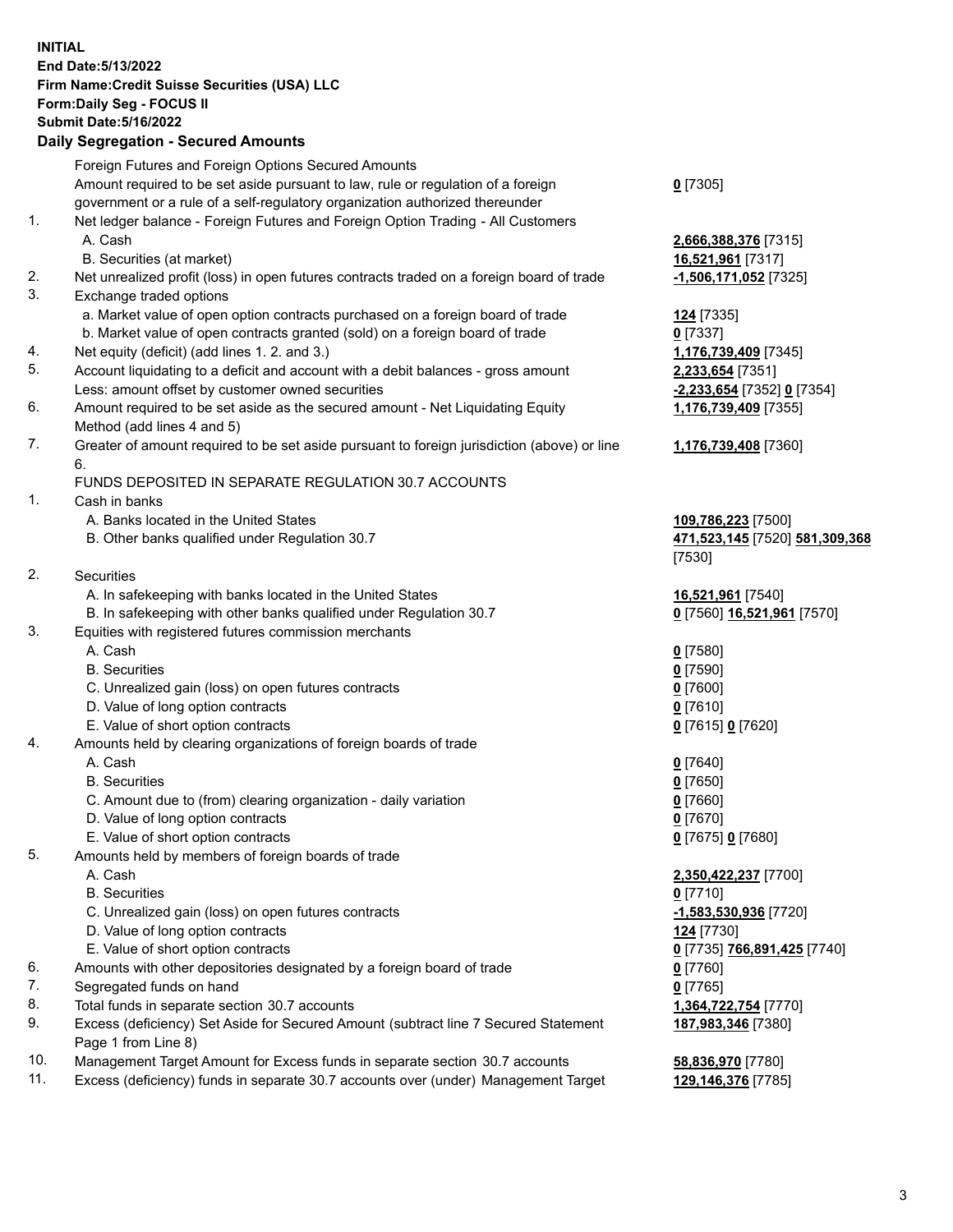|     | <b>INITIAL</b>                                                                                     |                                                 |
|-----|----------------------------------------------------------------------------------------------------|-------------------------------------------------|
|     | End Date: 5/13/2022                                                                                |                                                 |
|     | Firm Name: Credit Suisse Securities (USA) LLC                                                      |                                                 |
|     | Form: Daily Seg - FOCUS II                                                                         |                                                 |
|     | <b>Submit Date: 5/16/2022</b>                                                                      |                                                 |
|     | <b>Daily Segregation - Segregation Statement</b>                                                   |                                                 |
|     |                                                                                                    |                                                 |
|     | SEGREGATION REQUIREMENTS(Section 4d(2) of the CEAct)                                               |                                                 |
| 1.  | Net ledger balance                                                                                 |                                                 |
|     | A. Cash                                                                                            | 243,321,328 [7010]                              |
|     | B. Securities (at market)                                                                          | 148,089,925 [7020]                              |
| 2.  | Net unrealized profit (loss) in open futures contracts traded on a contract market                 | -46,800,669 [7030]                              |
| 3.  | Exchange traded options                                                                            |                                                 |
|     | A. Add market value of open option contracts purchased on a contract market                        | 20,693,996 [7032]                               |
|     | B. Deduct market value of open option contracts granted (sold) on a contract market                | -22,207,109 [7033]                              |
| 4.  | Net equity (deficit) (add lines 1, 2 and 3)                                                        | 343,097,471 [7040]                              |
| 5.  | Accounts liquidating to a deficit and accounts with                                                |                                                 |
|     | debit balances - gross amount                                                                      | 4,728,420 [7045]                                |
| 6.  | Less: amount offset by customer securities<br>Amount required to be segregated (add lines 4 and 5) | <mark>-4,728,335</mark> [7047] <b>85</b> [7050] |
|     | FUNDS IN SEGREGATED ACCOUNTS                                                                       | 343,097,556 [7060]                              |
| 7.  |                                                                                                    |                                                 |
|     | Deposited in segregated funds bank accounts<br>A. Cash                                             | 95,028,435 [7070]                               |
|     | B. Securities representing investments of customers' funds (at market)                             | $0$ [7080]                                      |
|     | C. Securities held for particular customers or option customers in lieu of cash (at                | 147,222,997 [7090]                              |
|     | market)                                                                                            |                                                 |
| 8.  | Margins on deposit with derivatives clearing organizations of contract markets                     |                                                 |
|     | A. Cash                                                                                            | 305,664,788 [7100]                              |
|     | B. Securities representing investments of customers' funds (at market)                             | $0$ [7110]                                      |
|     | C. Securities held for particular customers or option customers in lieu of cash (at                | 866,928 [7120]                                  |
|     | market)                                                                                            |                                                 |
| 9.  | Net settlement from (to) derivatives clearing organizations of contract markets                    | -3,025,024 [7130]                               |
| 10. | Exchange traded options                                                                            |                                                 |
|     | A. Value of open long option contracts                                                             | 20,693,996 [7132]                               |
|     | B. Value of open short option contracts                                                            | 22,207,109 [7133]                               |
| 11. | Net equities with other FCMs                                                                       |                                                 |
|     | A. Net liquidating equity                                                                          | 173,891 [7140]                                  |
|     | B. Securities representing investments of customers' funds (at market)                             | 0 [7160]                                        |
|     | C. Securities held for particular customers or option customers in lieu of cash (at                | $0$ [7170]                                      |
|     | market)                                                                                            |                                                 |
| 12. | Segregated funds on hand                                                                           | $0$ [7150]                                      |
| 13. | Total amount in segregation (add lines 7 through 12)                                               | 544,418,902 [7180]                              |
| 14. | Excess (deficiency) funds in segregation (subtract line 6 from line 13)                            | 201,321,346 [7190]                              |
| 15. | Management Target Amount for Excess funds in segregation                                           | 17,154,878 [7194]                               |
| 16. | Excess (deficiency) funds in segregation over (under) Management Target Amount                     | 184, 166, 468 [7198]                            |
|     | <b>Excess</b>                                                                                      |                                                 |